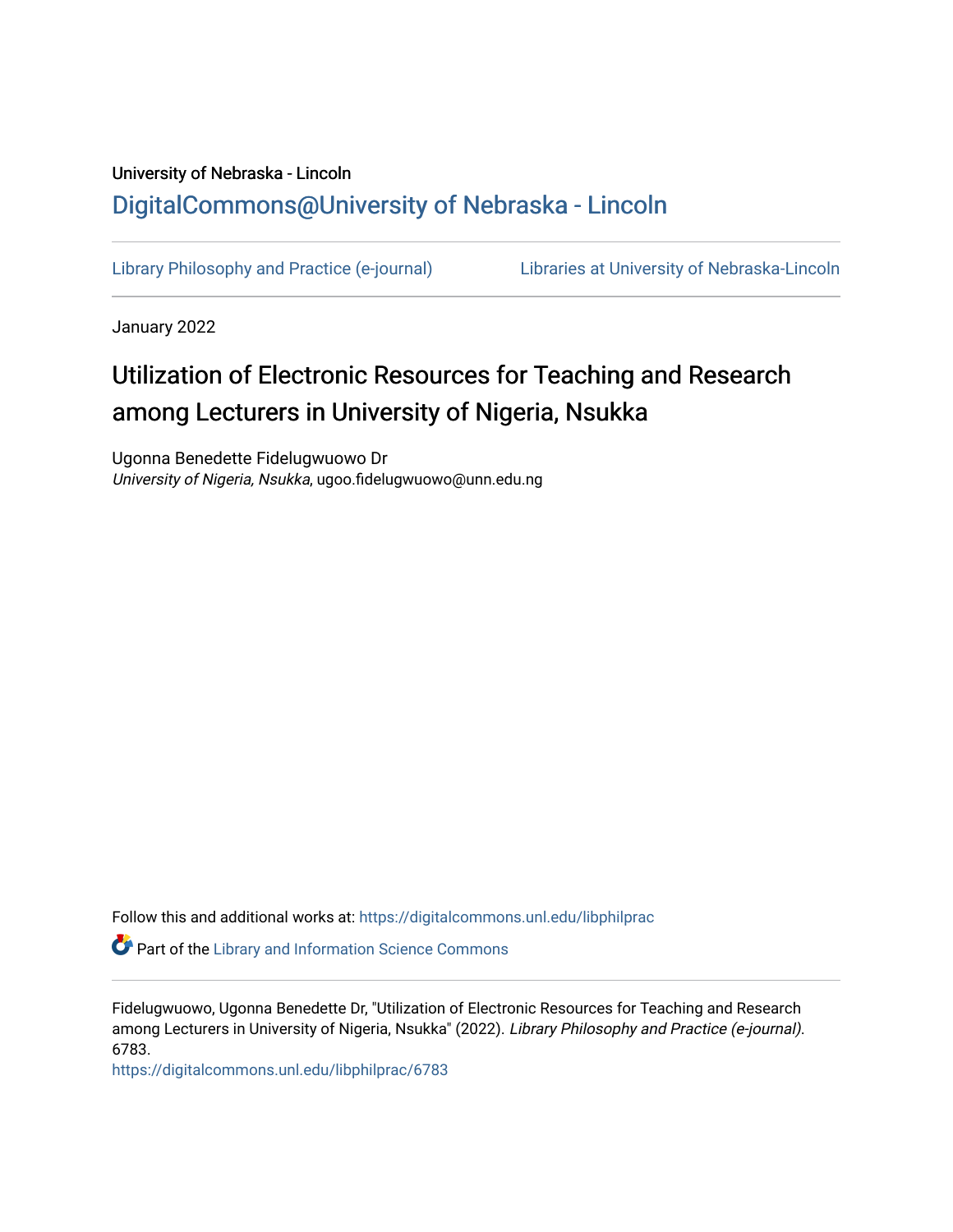**Utilization of Electronic Resources for Teaching and Research among Lecturers in University of Nigeria, Nsukka**

> **By Fidelugwuowo, Ugonna B. Department of Library and Information Science University of Nigeria, Nsukka Email: [ugoo.fidelugwuowo@unn.edu.ng](mailto:ugoo.fidelugwuowo@unn.edu.ng)**

#### **Abstract**

There is an increasing need for utilization of electronic resources for teaching and research by lecturers in institutions of higher learning. A study in this direction is not only necessary but timely given the volume of information from e-resources. Descriptive survey research design was adopted for the study. A multi stage sampling technique was adopted and a sample of three hundred and sixty lecturers was selected for the study. The data was collected using Structured Questionnaire. Replacement sampling was adopted for non-response until the required sample size is achieved. The data were analyzed using descriptive statistics. The findings showed that the most utilized is e-journal (45%); followed by e-books (39.72%). The most utilized search engines were Google (50%) and yahoo (32.22%). The major challenges in the utilization of eresources within the institution includes, coping with too much information (46.76%) and restriction of access to some resources (28.89%). It was recommended among other things that there is need for the University of Nigeria Nsukka management to organize workshops, seminars and lectures to train the lecturer on how to use the various search engines.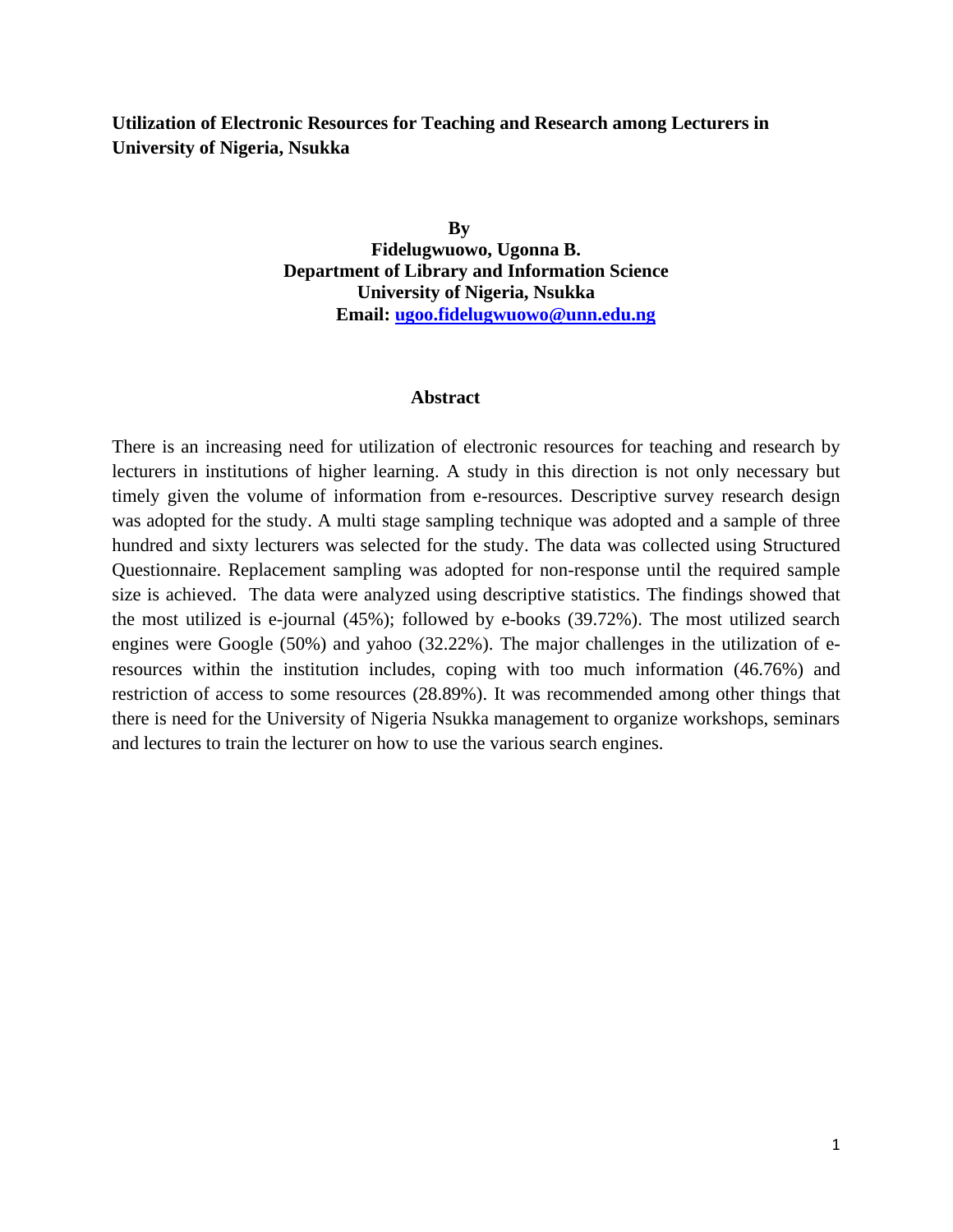#### **Introduction**

The academic roles of the university lecturers according to National Policy on Education (2004) are geared towards achieving the university's goals and objectives. They include teaching, research, dissemination of existing and new information, pursuit of service to the community and being a store house of knowledge. Lecturers are expected to teach the students, assist them in developing the skills for conducting research and publish original articles. They carry out research and disseminate outcomes as well as propagate new innovations to the society. Kamla (2011) noted that they are adept scholars, knowledgeable in their subject areas with personality attributes that promote rapport with students; they organize and deliver well prepared lectures, they are humane and give out handouts and extra reading materials, fair and actively engage students in the learning processes. According to Madu (2012) lecturers are evaluated for promotion every three to four years based on their research output especially in the form of publications made in referred journals and patents. In this way, they generate knowledge and information classified and packaged into different mediums for onward dissemination.

To carry out this responsibility, lecturers rely on information resources. In this modern time, the information resources are not restricted to the ones in physical format but is complemented by electronic resources which according to Sharma, Singh, and Sharma (2011) have placed themselves at the top priority in academic and research institutions. Electronic resources (ER) or electronic information resources (EIR) according to Dadzie (2005) are invaluable research tools that complement the print–based resources in a traditional library setting. It is information stored in a medium, which requires an electronic device to read its content (Pathak and Das, 2000). According to Aina (2004), e-resources is information medium in electronic formats. Shim, McClure and Bertot (2001) termed it as that information that users access electronically via a computing network. Sabouri, Shamsaii, Sinaki and Aboueye (2010) noted that they are invaluable research tools which complement print-based resources in any traditional library.

Contextually, electronic resources are all the information bearing materials that are in electronic format. It could be processed or stored on various types of media, including magnetic (RAM, hard drive, diskettes, tapes) and optical (CD-ROM, DVD) media. The information can be made accessible either through portable media or online through internet. Hence, the internet has become an invaluable tool for teaching and research and through it search engines have become the most important tools in locating this information. Search engine is an internet facility that assists information seekers to find required information on the ever-growing internet.

According to Salako and Tiamiyu (2007), search engines is a set of computer programmes that search for web pages on the internet, index the pages in a database, and make the database available for searching by information seekers through an appropriate user interface at its website. Nwokedi (2007) described it as a special programme that takes the information an internet user entered and search for websites in the internet that contain that information and retrieve it for the internet user. Some search engines include Google, Ask Jeeves and Yahoo among others.

The emergence of electronic resources has cut the barrier to valuable information resources which have been difficult to access especially by lecturers in the developing world. The importance of e-resources cannot be over emphasized. According to Dadzie (2005), importance of e-resources include access to information that would have been restricted to the user due to geographical boundaries or finances, access to current information and provision of extensive links to additional resources to what the user need. The features of electronic resources according to Tekale and Dalve (2012) include availability at any time; provision of hyperlinks;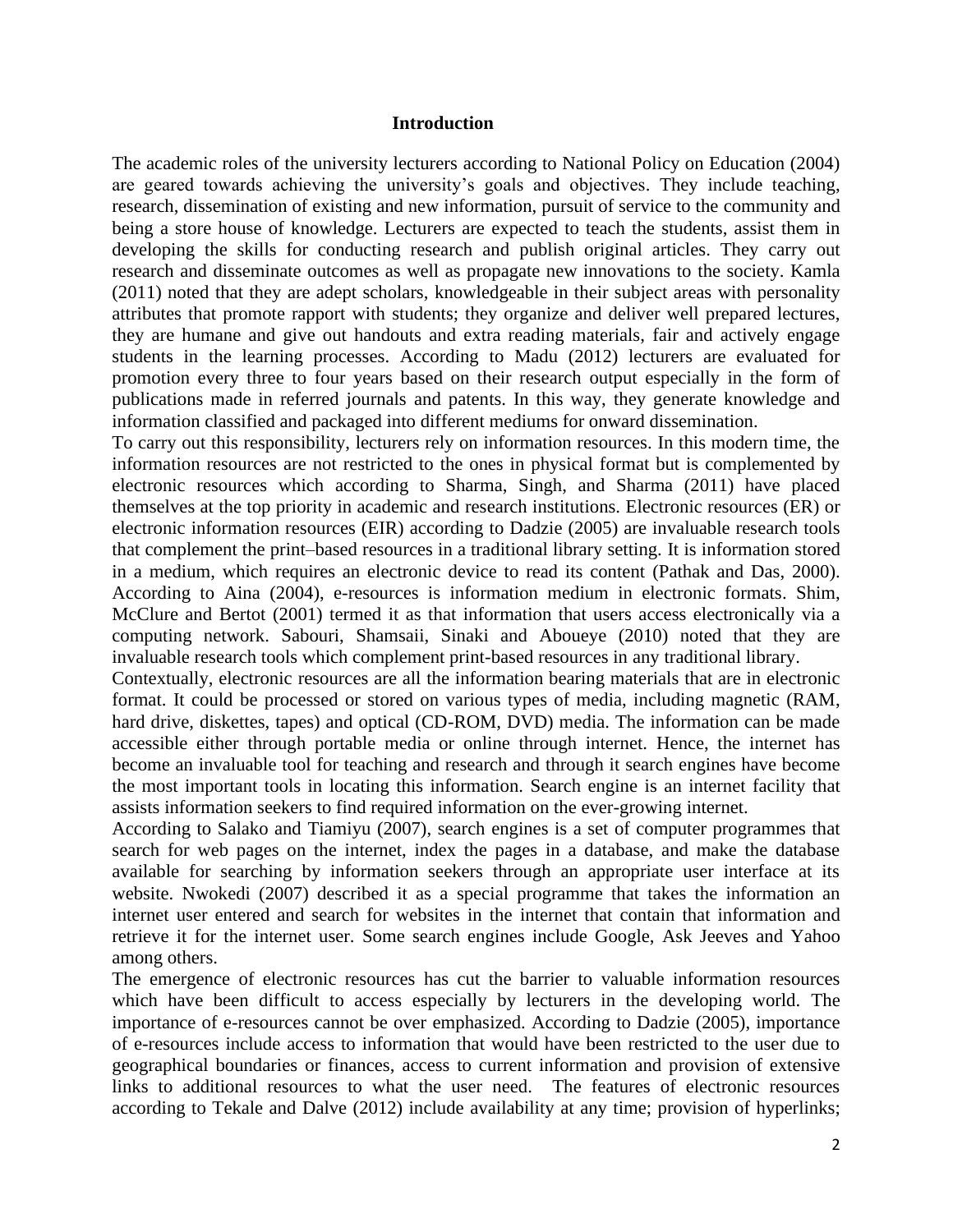huge information reservoirs; quick information; various search options; easy citations; ease in storage and flexibility.

Considering the importance of e-resources, it is expected that every lecturer should be using it for teaching and research. Lecturers are diverse group of people working in higher institutions of learning. Their diversity can make a difference from the standpoint of utilizing electronic resources for teaching and research. In a large part, the use of electronic resources is fundamentally building blocks for their development as well as improvement in their teaching capabilities which is premised on the assumption that different variety of information sources leads to a diversity of information necessary to meet the requirement for their work. According to Guzzo and Dickson (1996), diversity potentially compounds problems in group functioning leading to poor group performances. Milliken and Martins (1996) in their comprehensive diversity review concluded that diversity appears to be a double-edged sword, increasing the opportunity for creativity as well as the likelihood that group members will not function effectively. Therefore, this study sought to investigate utilization of electronic resources for teaching and research among lecturers in University of Nigeria, Nsukka. Specifically, the objectives of the study are to: identify the most utilized e-resources, the most frequently used search engine and the challenges/problems associated with the e-resources use among the lecturers.

#### **Literature Review**

The transition from print to electronic medium according to Tsakonas and Papatheodorou, (2006) resulted in a growth of electronic information, which has provided users with new tools and applications for information seeking and retrieval. Despite this, the findings of Ray and Day (1998) on students' attitude towards electronic resources revealed that 16% of the students noted that using electronic resources was time consuming, and 11% revealed that there was too much information retrieved coupled with limited access to computer terminals. Kaur (2000) surveyed the use of internet facility at the Guru Nanak University, Amritsar. The findings revealed that majority of the respondents faced the problem of slow Internet connectivity. In another study, Iroaganachi and Izuagbe (2018) identified the most utilized EIRs databases for research among academic staff in South-west Nigeria as Google scholar, Springer Link, Emerald and MyLibrary while De Groote, Shultz and Blecic (2014) equally reported from their study that Google Scholar was the second most utilized EIRs search engine after MEDLINE among Health Sciences faculty.

In their study of the impact of electronic journals on scholarly information behaviour, Ollé and Borrego (2010) found that Google Scholar was regarded as an emerging important source of information for researchers due to its knowledge up-dating capability, explicit citations, relevance ranking and supersession of traditional indexing and abstracting databases among others. Studies on students' use of online information in Nigeria according to Gitta and Odongo, (2009); Annuobi, (2005); Adomi, Omodeko and Otolo (2004) showed that students' use of online resources was scanty. According to Jagboro (2003) on a study on the use of electronic resources in Obafemi Awolowo University, Ile-Ife, the use of the internet ranked high among the sources of research materials. Dadzie's (2005) study on the problems that users encounter with accessing electronic resources include inadequate PCs, lack of information about how to use electronic resources, and lack of time to acquire skills needed to use resources.

Annuobi (2005) investigated the information and technology facilities available in Nigerian University libraries, the use mode of them and the distribution of such facilities with reference to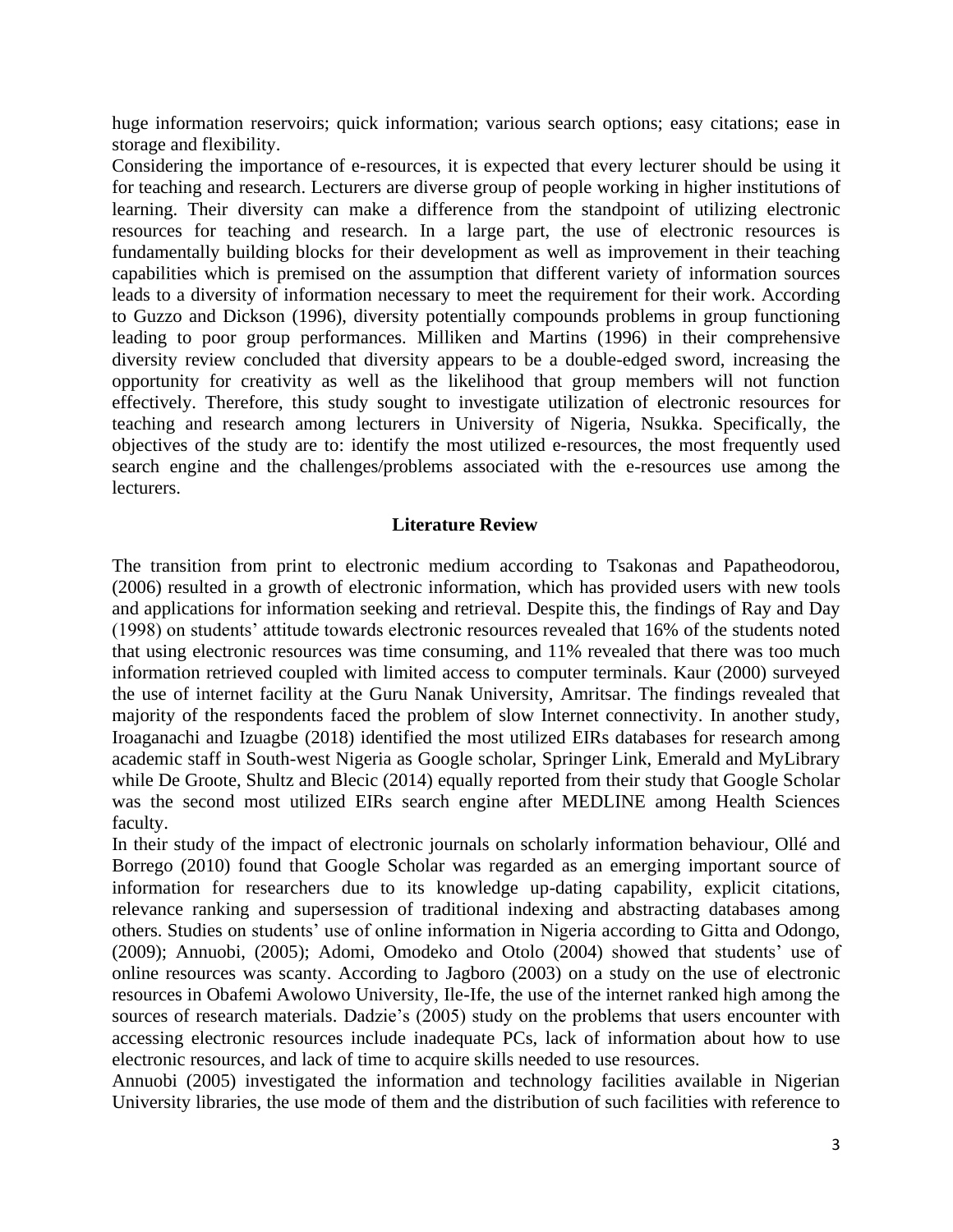the geographical location and the founding body of university. The study revealed that the percentage of libraries using Wide Area Networks, Fax machine, internet and online public access were below average and there was low level or lack of information technology facilities in third generation universities in Nigeria, while the first generation universities have highest commitment in this regard. The facilities were more prevalent in Northern than in Southern university libraries. The author concluded that there was gross absence of such facilities in state university libraries.

Adeniji (2014) revealed in a study of Availability and Utilization of Electronic Resources by Lecturers of Ibogun campus of the Olabisi Onabanjo University Ogun State, Nigeria, that majority of the respondents attested to the availability of internet/e-mail facility, e-journal, ebook, CD-ROM and e-Magazine. The major problems identified by the users were include, recurrent power outages followed by limited Bandwidth, insufficient funds, inability to download information, and Service Providers problems. Nwokedi, and Nwokedi, (2017) in their findings revealed that the major problem of the lecturers in this regard was coping with too much information retrieved. Ivwighreghweta and Oyeniran (2013) revealed that the level of usage of eresources was high. Majority of the respondents in the study area indicated that they use eresources while few respondents agreed that they don't use it.

Ojeniyi and Adetimirin (2016) assessed ICT literacy skills and electronic information resources use by lecturers in two private universities in Oyo State, Nigeria, the result revealed that E-mail, Websites and E-Journals were the most available resources to lecturers of both universities. Internet Searching and Computer Appreciation, E-Mail and website were the most often used eresources among lecturers of both universities while erratic power supply and poor internet connection were the major challenges encountered in the use of e-resources.

Salako and Tiamiyu (2007), in their studies titled use of search engines for research by postgraduate students of the University of Ibadan, Nigeria, discovered that Google and Yahoo were the most popular search engines by the students. Finholt and Brooks (1997) stated that in a JSTOR survey, it was found that faculty members from humanities, economics and social sciences use online catalogues, full-text electronic journal, databases and abstracting and indexing databases most frequently. Faculty members and other professionals in the field of science, math and medicine were early adopters of electronic journals and other digital library resources and remain the heaviest and most enthusiastic users (Voorbij 1999; Rowley 2001; Hiller 2002; Kidd 2002; Dillon and Hahn 2002). Finally, from the above review we could see the extent of work done in the area of electronic resources but none have been carried out on the utilization of electronic resources for teaching and research among lecturers in university of Nigeria, Nsukka. This is therefore, the gap which this study intends to fill.

## **Methodology**

### **Research Design**

The research design adopted for this study was descriptive survey research design. According to Burns and Grove (2003), descriptive research design provides picture of situation as it naturally happens. This type of research method is not simply amassing facts but includes proper analysis, interpretation, comparison, identification of trends and relationships.

Descriptive survey research design was used in this study because, first, it gathered quantifiable information that finds the situation of utilization of electronic resources for teaching and research among lecturers in university of Nigeria, Nsukka as it is now. Secondly, it increases our knowledge about what happens to lecturers as it relates to utilization of electronic resources for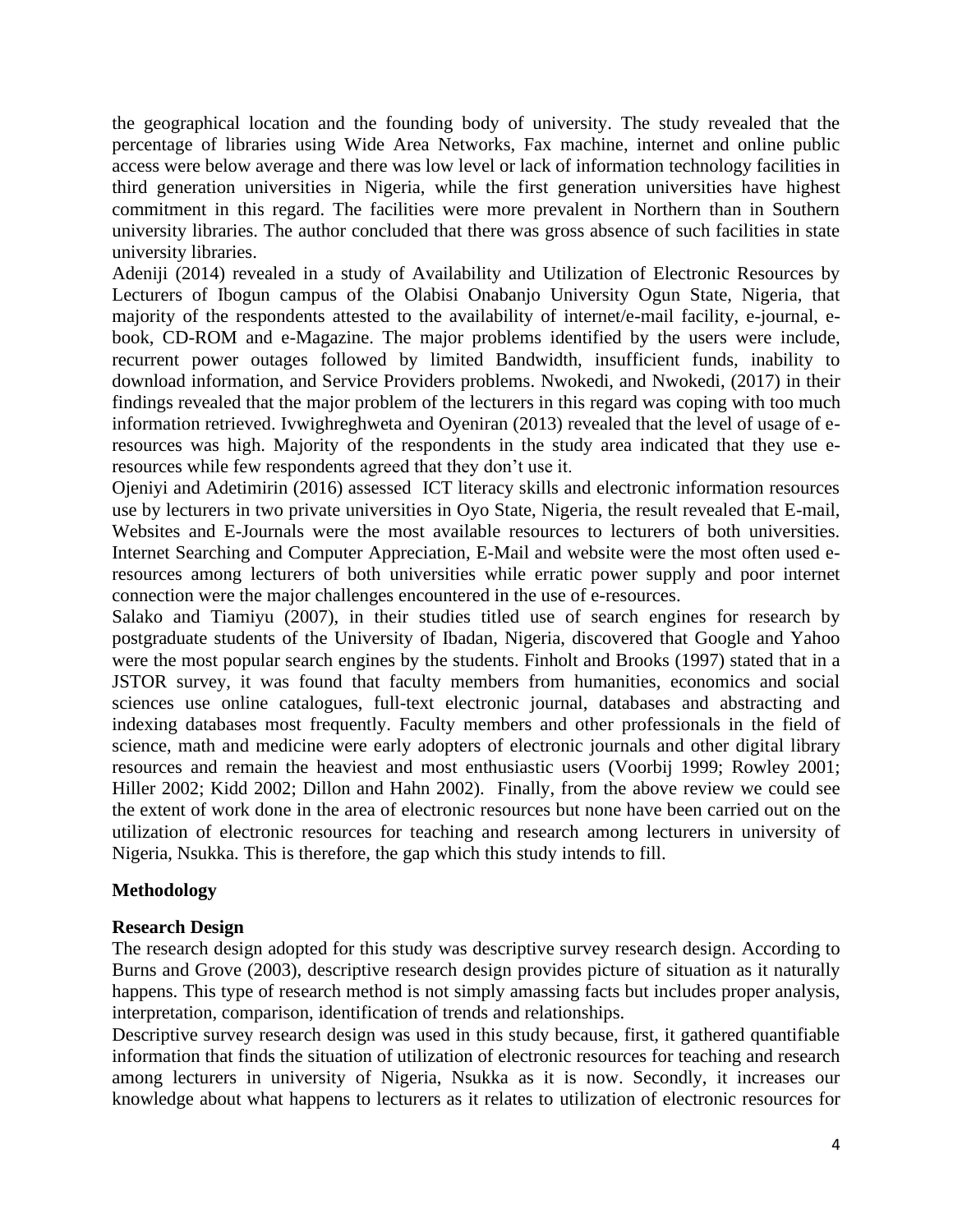teaching and research in the university. Thirdly, the quantifiable information gathered is conclusive in nature in the sense that statistical inference was drawn from the target population.

## **Area of the Study**

The area of the study is university of Nigeria Nsukka (UNN). Nsukka is a town where the main university is located as well as one of the local government area in Enugu state, Nigeria. The university consists of Nsukka and Enugu campuses. The first is the main campus situated in Nsukka, while the second is situated in Enugu the state capital and is popularly called university of Nigeria Enugu campus (UNEC).

## **Justification of Area**

The choice of area was informed by the fact that it is among the first indigenous university in Nigeria with many faculties, departments and lecturers. As a pioneer institution in Nigeria, it is important to investigate utilization of electronic resources for teaching and research among lecturers in UNN.

## **Population of the Study**

The population comprises of all the teaching staff of the university who are also involved in research.

## **Sample and sampling Technique**

The sample size of the study is three hundred and sixty lecturers. Replacement sample was conducted for non-response. The respondents were obtained from the primary source using multi stage sampling technique. In the first stage, nine faculties were randomly selected from the seventeen faculties; in the second stage, four departments were randomly selected from each selected faculty to make a total of thirty six departments. In the third and final stage, ten lecturers each were randomly selected from the thirty six departments through simple random sampling making it a total of three hundred and sixty lectures. This last stage involved the use of nominal roles from the departments and the random number table for proper randomization.

### **Instrument for data collection**

The instrument used for data collection was questionnaire. The structured questionnaire containing 24 items was designed. The questionnaire was divided into three clusters. Cluster one sought for information on the e-resources mostly utilized by the respondents. Cluster two sought for information on the most frequently used search engine and cluster three sought for information on the challenges/problems associated with the e-resources use among the lecturers.

### **Validation of the Instrument:**

A pilot study was conducted using twenty (20) lecturers from a sister University. This enabled the researcher to ascertain whether or not the questions asked would generate the required data. The results of the validation of the instrument revealed that all the questions in the questionnaire were able to generate required response. Hence, the instrument was able to measure the variables in this study.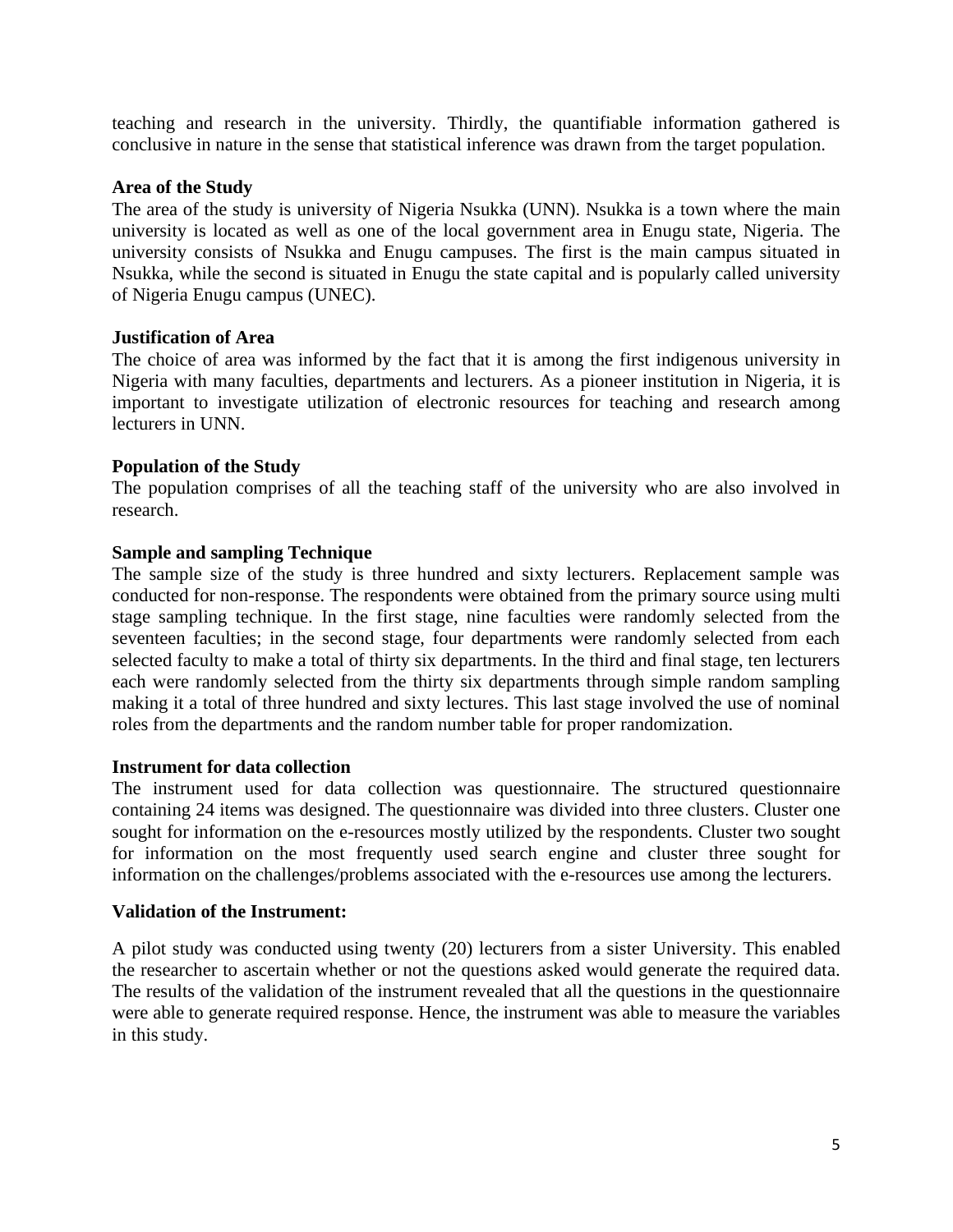#### **Data Analysis and Discussions**

| E-resources  | Frequency      | percentages (%) |
|--------------|----------------|-----------------|
| Journals     | 162            | 45.00           |
| <b>Books</b> | 143            | 39.72           |
| Newspapers   | 11             | 3.06            |
| Magazines    | 8              | 2.20            |
| Thesis       | 5              | 1.39            |
| Clipping     | $\overline{4}$ | 1.11            |
| Patents      | $\overline{2}$ | 0.56            |
| Dictionaries | 5              | 1.39            |
| Databases    | 20             | 5.56            |
| Total        | 360            | 100             |

Table 1: **The E-resources that are mostly utilized by the lecturers**

Table one reveals e-resources frequently utilized by the respondents. The respondents choice on the e-resources frequently utilized in descending order are e-journals with 162(45%), e-book with  $143(39\%)$ , e- newspaper with  $11(3.06\%)$  and magazine  $8(2.20\%)$ . Others are Thesis 5(1.39%); clippings 4(1.11%); patents 2(0.56%); e-dictionary 5(1.39%) and databases 20(5.56%). Hence, e-journals, e-book and databases are the e-resources lecturers mostly utilized. This study corroborated the work of Finholt and Brooks (1997), Voorbij (1999); Rowley (2001); Hiller (2002); Kidd (2002); Dillon and Hahn (2002) that faculty members use full-text electronic journal and databases and were also early adopters of electronic journals and other digital library resources and remain the heaviest and most enthusiastic users.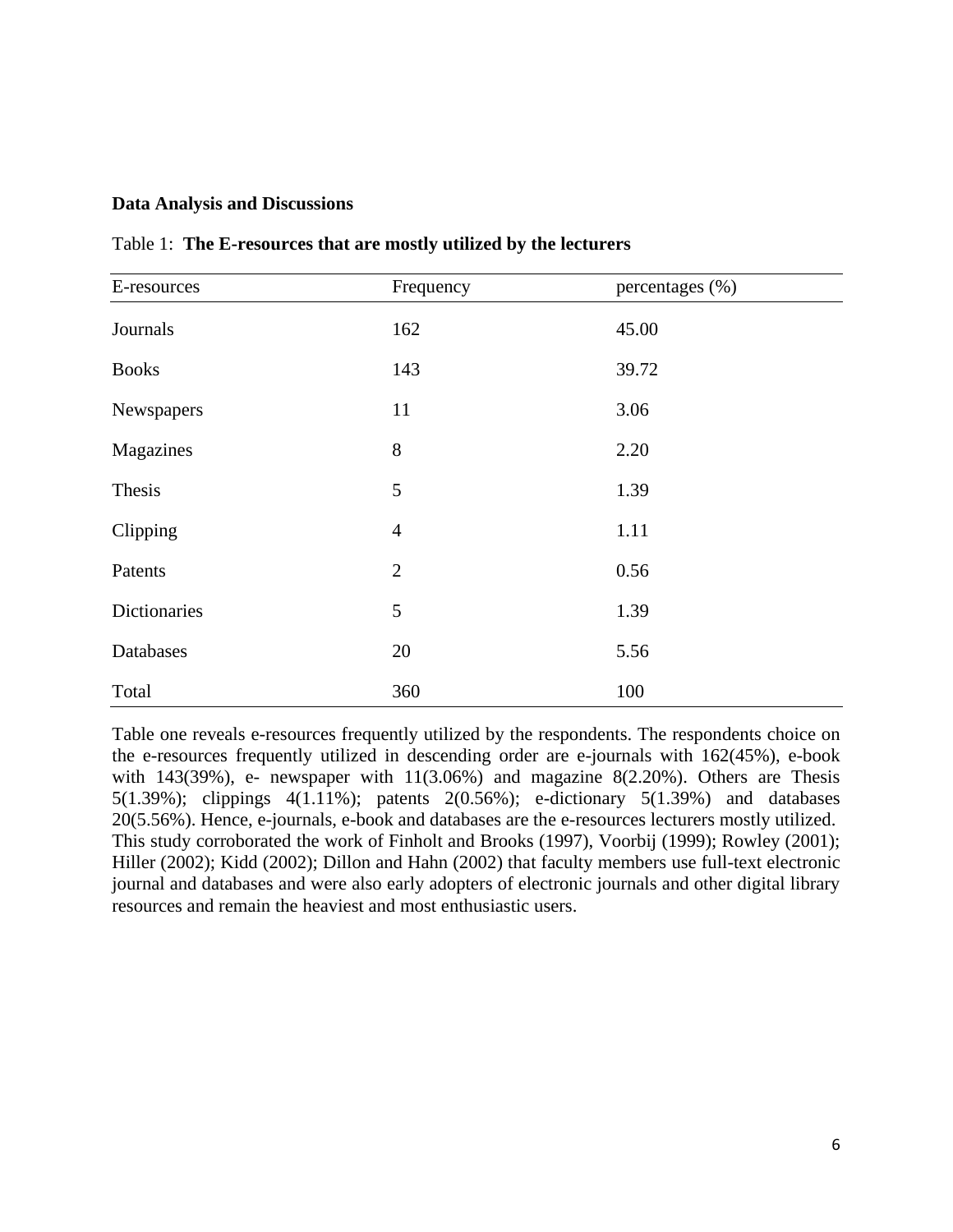| Search engines    | Frequency        | Percentage (%) |
|-------------------|------------------|----------------|
| Google            | 180              | 50.00          |
| Yahoo             | 116              | 32.22          |
| <b>MSN</b>        | 40               | 11.11          |
| Netscape          | 11               | 3.06           |
| <b>AOL</b> Search | 10               | 2.78           |
| Alta vista        | $\boldsymbol{0}$ | 0.00           |
| Lycos             | $\boldsymbol{0}$ | $0.00\,$       |
| Ask jeeves        | $\boldsymbol{0}$ | 0.00           |
| No response       | 3                | 0.83           |
| Total             | 360              | 100.00         |

Table 2: **Most frequently used search Engine**

The most frequently used search engine according to Table 2 above is Google, Yahoo and MSN. Google is 50%, Yahoo, 32% and MSN is 11.11%. This is in accordance with Iroaganachi and Izuagbe (2018) who found Google scholar as the most utilized EIRs databases for research among academic staff in South-west Nigeria. The importance of Google in information searching could be what led Ollé and Borrego (2010) in their study to state that Google Scholar was regarded as an emerging important source of information for researchers due to its knowledge up-dating capability, explicit citations, relevance ranking and supersession of traditional indexing and abstracting databases. Ganzha, Paprzycki and Stadnik, (2010) equally noted that Google is working as primary information resource of internet users. This situation makes Google the most famous search engine for lecturers in University of Nigeria Nsukka. On the other hand, this corroborates the work of Salako and Tiamiyu (2007), who discovered that Google and Yahoo was the most popular search engines by the students. De Groote, Shultz and Blecic (2014) reported from their study that Google Scholar was the second most utilized EIRs search engine after MEDLINE among Health Sciences faculty.

Other search engines that were not used include Alta Vista, Lycos and Ask Jeeves while Netscape was 3.02% and AOL Search is 2.78%.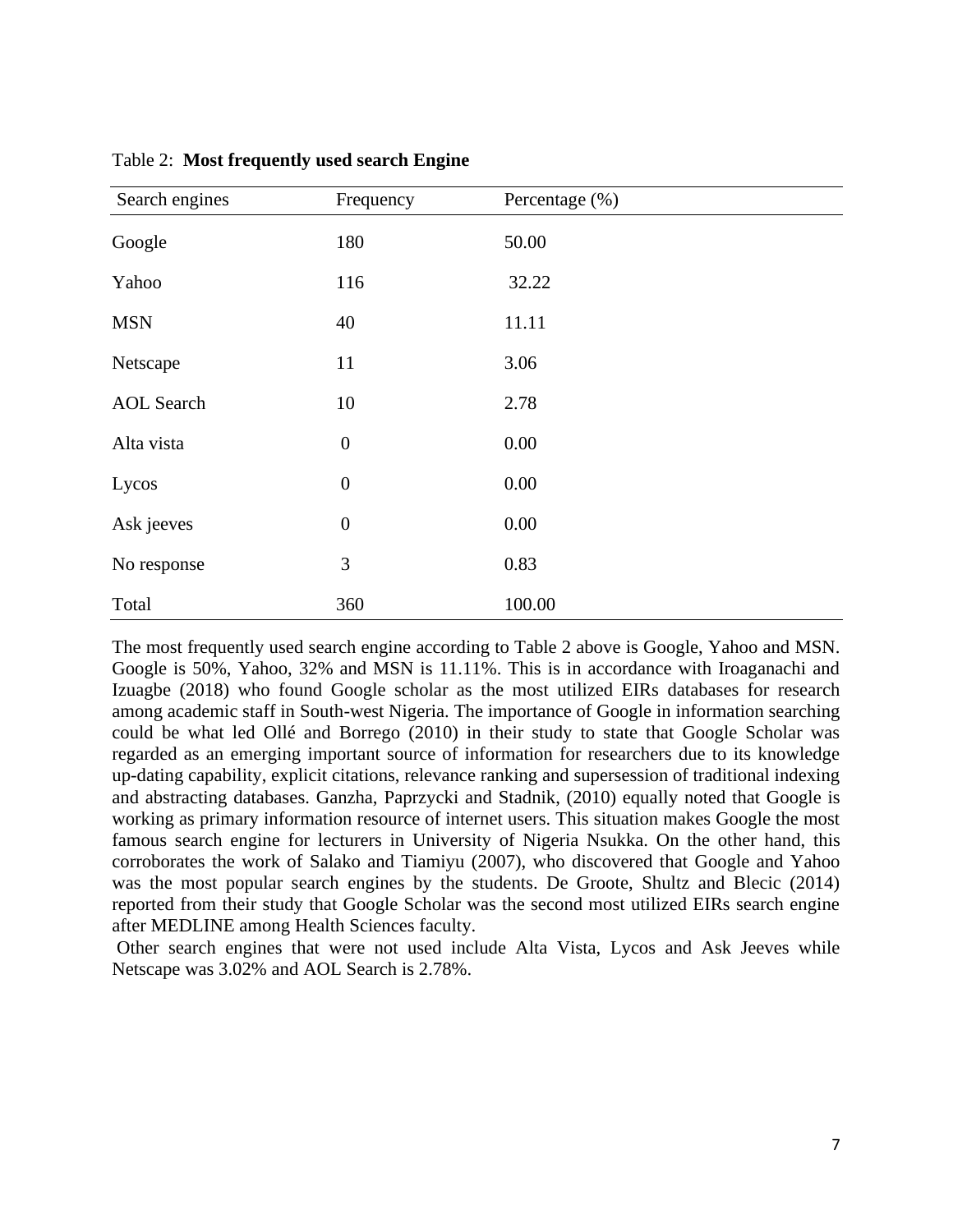| Problems encountered                      | Frequency | Percentage $(\% )$ |  |
|-------------------------------------------|-----------|--------------------|--|
| Coping with too much information          | 168       | 46.78              |  |
| Restriction of some information resources | 104       | 28.89              |  |
| Low speed internet connectivity           | 60        | 16.67              |  |
| Formulating search terms                  | 19        | 5.28               |  |
| Out of date links                         | 6         | 1.67               |  |
| Finding relevant information              | 3         | 0.83               |  |
| Total                                     | 360       | 100.00             |  |

Table 3: Challenges/Problems associated with use of e-resources

Table 3 shows the challenges/problems militating against lecturers' use of e-resources. These include coping with too much information (46.78%), restriction of some information resources (28.89%), Low speed internet connectivity (16.67%), formulating search terms (5.28%), out of date links (1.67%), and finding relevant information (0.83%). It is understood from the study that coping with too much information, restriction of some information resources, low speed internet connectivity is the major challenges/problems associated with utilization of e-resources among lecturers in university of Nigeria Nsukka. This is in agreement with Nwokedi, and Nwokedi, (2017) and Ray and Day (1998) who found that the major problem of the respondent in their area is coping with too much information. Just as the Nwokedi, and Nwokedi, (2017) suggested, the lecturers may be using simple queries, retrieved lots of information, and also find it difficult to browse through many displayed web pages to get the information they needed. We will suggest like author above did, they should reduce their browsing workload by using sophisticated queries containing Boolean operators in the advanced search options provided by the search engines. This work equally corroborates Kaur (2000) and Ojeniyi and Adetimirin (2016) that slow internet connectivity is a major challenge.

### **Summary of Major Findings**

- 1. The e-resources that were mostly utilized by the lecturers is e-journal followed closely by ebook
- 2. Goggle and Yahoo were most frequently used search engines among the lecturers. Alta vista, Lycos, and Ask jeeves were not used among the lecturers.
- 3. The major challenge/problem among the lecturers is coping with too much information on the internet.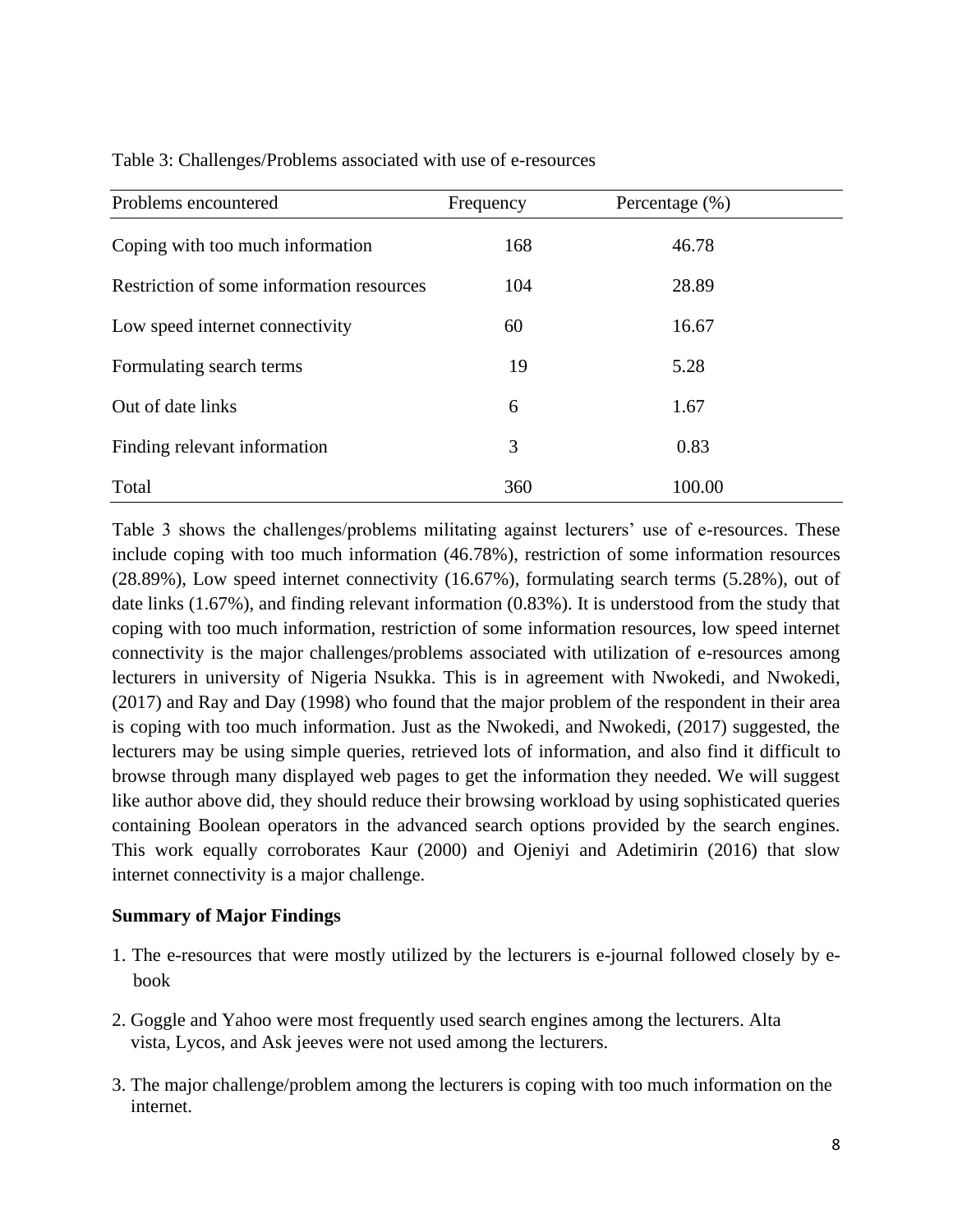#### **Conclusion and Recommendations**

This research investigated the utilization of electronic resources for teaching and research among lecturers in University of Nigeria, Nsukka. The findings of this investigation revealed that the use of e- resources for teaching and research is an established practice among the lecturers of the University. However, there is clear evidence that there are challenges drawing the lecturers back which need to be solved in order for the lectures to make more progress in their work. In order for the required improvement to be achieved, the following recommendations should be considered for implementation: first, the findings of the study shows that there is need for the University of Nigeria Nsukka management to organize workshops, seminars and lectures to train the lecturer on how to use the various search engines. Secondly, the lecturers should reduce their browsing workload by using sophisticated queries containing Boolean operators in the advanced search options provided by the search engines so that most of the lecturers will not restrict themselves to using Google and few other search engines.

#### **References**

- Adeniji, M. A. (2014). Availability and Utilization of Electronic Resources by Lecturers of Ibogun campus of the Olabisi Onabanjo University Ogun State, Nigeria, *Journal of Education Research and Behavioral Sciences* 3(7), 195-200, Available online at http://www.apexjournal.org, Accessed August  $15<sup>th</sup> 2021$
- Adomi, E.; Omedoko, F. & Otolo, P. (2004). The use of cyber café at Delta State University University, Abraka', Library Hi – Tech, Vol.22 No.4, pp. 383 – 388.
- Alabi, M. (2003). The role of ICT in postgraduate teaching, research and publishing'. In A.I. Olayinka & L., Papoula (eds), Engineering and positioning the postgraduate school, University of Ibadan, Ibadan, 214 – 236
- Aina, L. O. (2004). The impact of and visibility of Nigeria-based scholarly journals in the international scholarly community. Improving the quality of library and information science journals in West Africa: A Stakeholders Conference. Proceeding of the conference held at the conference center, university of Ibadan, Nigeria 7-8 December, 2005.
- Annuobi, W.L. (2009). A Successful Implementation of a National Information Technology Infrastructure, *MIS Quarterly*, 32, 1-20.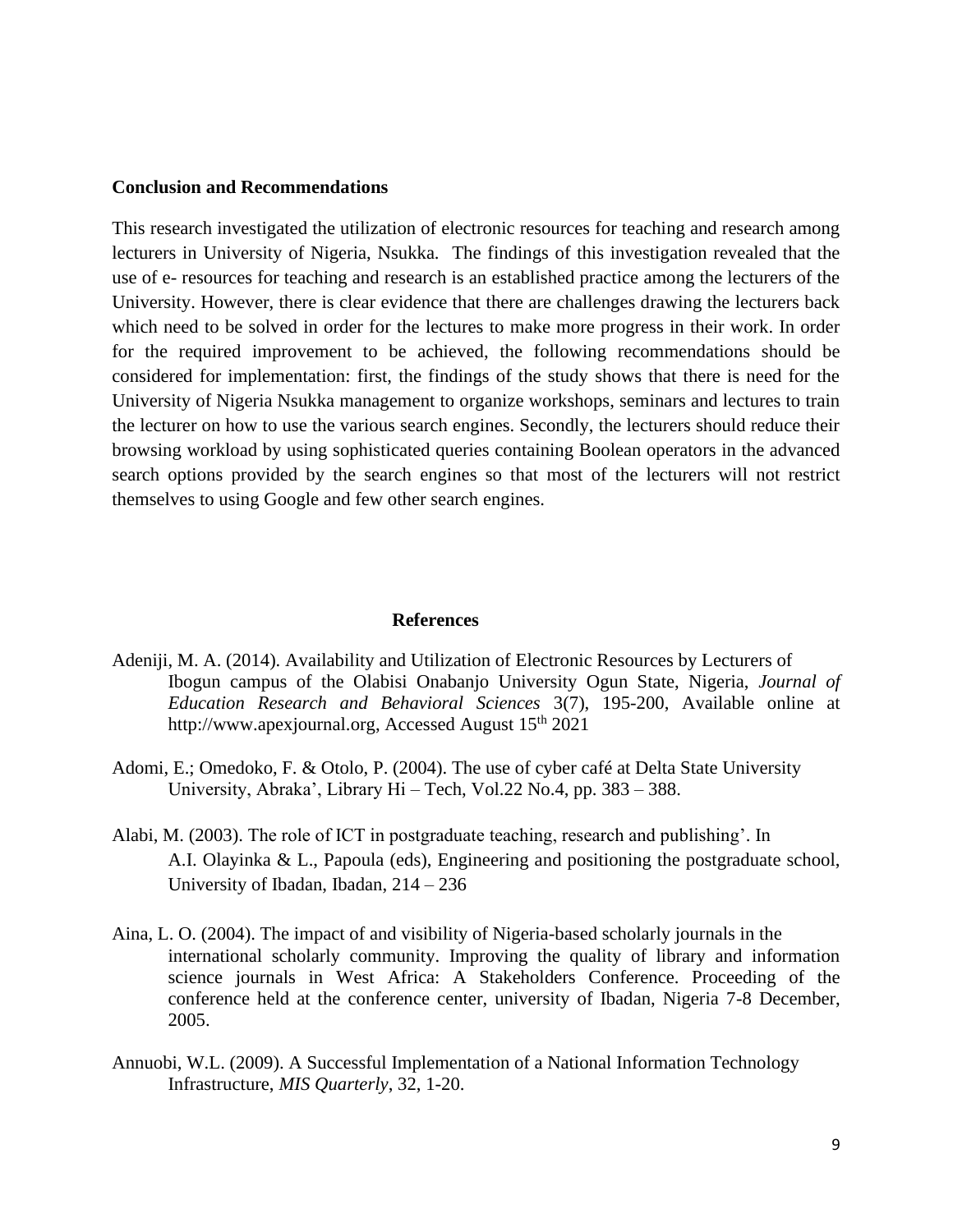- Bayugo, S. S., & Agbeko, K. S. (2007). Information seeking behavior of health sciences faculty at the College of Health Sciences, University of Ghana. Information Development 23(1): 63-7 Sukula, S. (2010). *Electronic resource management*: What, why, and how. New Delhi: India Ess Publication.
- Burns, N. & Grove, S. K. (2003). *Understanding Nursing Research,* 3third ed. Philadelphia: Saunders Company.
- Dadzie, P. S. (2005). Electronic Resources: Access and Usage at Ashei University College, Campus Wide Information Systems 22(5), 290-297
- De Groote, S. L., Shultz, M. & Blecic, D. D. (2014). Information-seeking behavior and the use of online resources: a snapshot of current health sciences faculty. J Med Libr Assoc. 102(3), 169–176.
- Gitta, S. & Ikoja-Odonjo, J.R. (2003). 'The impact of Cybercafés' on Information services in Uganda. First Monday, 8(4)', Available at: http://wwwglobalimpactstudy/wp.content/uploads/2010 (accessed 23 Feb.2017)
- Guzzo, R. & Dickson, M. W. (1996). Teams in organizations: Recent research on performance and effectiveness, Annual Reviews Psychology, 47, 307-338.
- Herring, S.D. (2002). Use of electronic resources in scholarly electronic journals: a citation analysis. *College and Research Libraries* 63 (4): 334-340.
- Iroaganachi, M. A. (2016). Trends and Issues in Digital Libraries; In Egbert de Smet & S., Dhamdhere (Eds.), E-Discovery Tools and Application in Modern Libraries .USA. Idea Group Inc (IGI). 320-335.
- Iroaganachi, M. A. & Izuagbe, R. (2018). A Comparative Analysis of the Impact of Electronic Information Resources Use Towards Research Productivity of Academic Staff in Nigerian Universities *Library Philosophy and Practice (e-journal)*. 1702. <https://digitalcommons.unl.edu/libphilprac/1702>
- Ivwighreghweta, O. & Oyeniran, K. G. (2013).Usage and Awareness of E-Resources by Lecturers in Two Selected Nigerian Universities, International Research: *Journal of Library & Information Science 3(4),* 761-774
- Jagboro, V. (2003). The strategic use of information resources; an exploratory study, IEEE Transactions on Engineering Management, 38(4) 38 - 49.
- Kamla, R. (2011). Effective and Ineffective Lecturers: University Students' Perspective in Zimbabwe. Anthropologist, 13(4), 265-269.
- Kaur, A. (2002). Internet facility at GNDU: A survey, National Seminar on Academic Libraries in the Modern Era. Organized by IASLIC December 2000, Bhopal.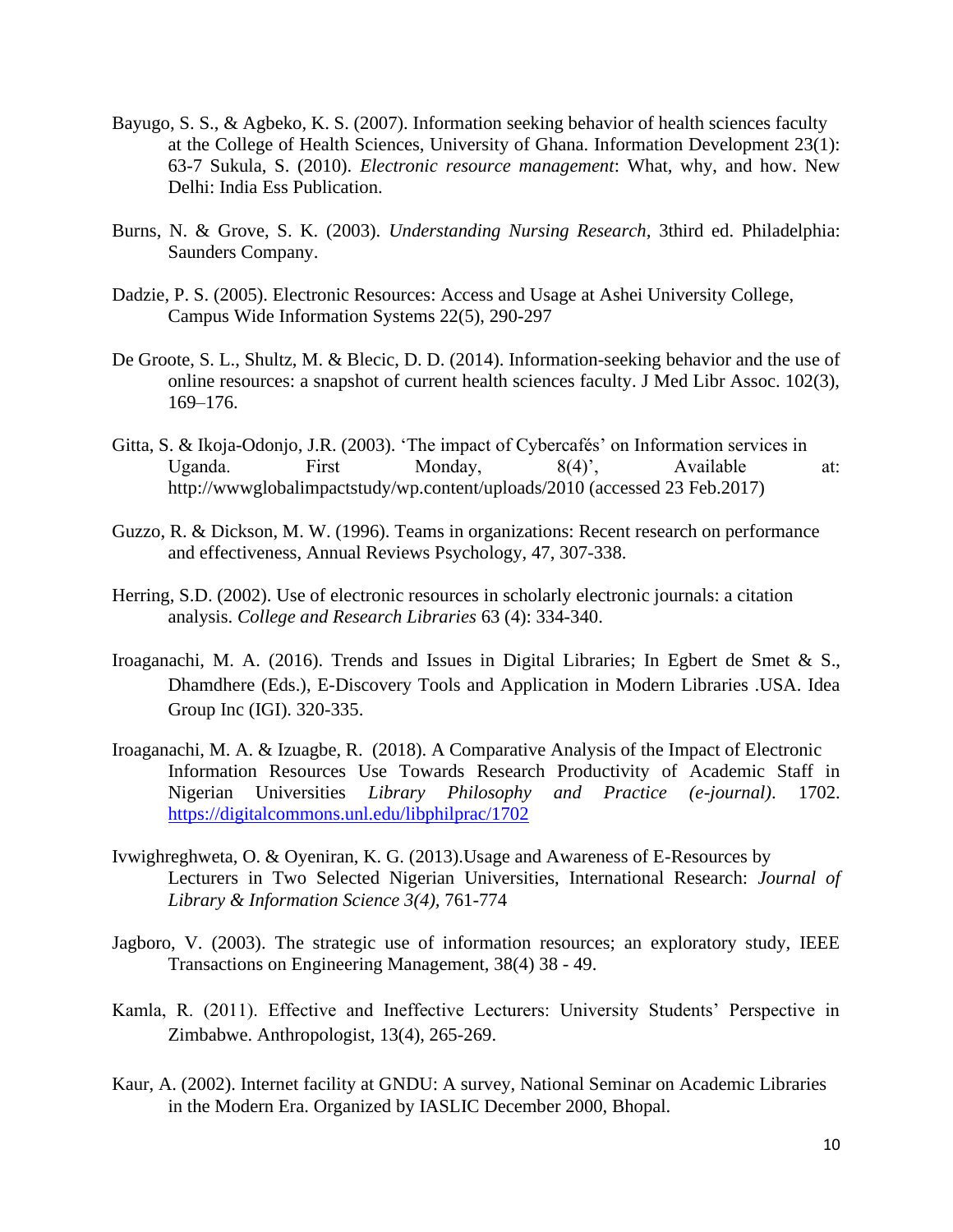- Kumar, S. & Singh, M. (2011). Access and use of electronic information resources by scientists on National Physical Laboratory in India: A case study, *Singapore Journal of Library and Information Management,* 40. 33-49
- Madu, I. D. (2012). Library resources, services and use as factors influencing publications output of fisheries scientists in Nigeria: Submitted to the department of Library Archival and information Studies, Faculty of Education, University of Ibadan. (Unpublished Ph.D thesis 2012).
- Milliken, F. J. & Martins, L. L. (1996). Searching for common threads: understanding the multiple effects of diversity in organizational groups. Academy of Management Review, 21, 2, 402-433,
- Nwafor, M. C. Okoro, J. U. & Nwadike, C. (2018). Extent of use of Electronic Information Resources for Reference and Information Services in Nnamdi Azikiwe Library University of Nigeria, Nsukka, *Journal of Applied Information Science and Technology, 11 (1)* 51-64
- Nwokedi, V.C. (2007). Impact of Internet Use on Teaching and Research Activities of the Academic Staff of Faculty of Medical Sciences, University of Jos: A case study. Gateway library journal,  $10$  [1],  $13 - 22$ .
- Nwokedi, V. C. & Nwokedi, G. I. (2017). Assessment on Use of Search Engines by Lecturers in the Faculty of Medical Sciences, University of Jos, Nigeria, Journal of Applied Information Science and Technology, 10 (2), 23-32
- Oduwole, A. A. & Oyewunmi, O. (2010). Accessibility and use of web-based electronic resources by physicians in a psychiatric institution in Nigeria. Program: Electronic Library and Information Science, 44(2), 109-121.
- Ojeniyi, A. O. & Adetimirin, A. E. (2016). ICT Literacy Skills and Electronic Information Resources Use by Lecturers in two Private Universities in Oyo State, Nigeria. Library Philosophy and Practice (e-journal). 1443. [http://digitalcommons.unl.edu/libphilprac/1443,](http://digitalcommons.unl.edu/libphilprac/1443) 1-19
- Ollé C, & Borrego, A. (2010). A qualitative study of the impact of electronic journals on scholarly information behavior. Lib Info Sci Res., 32(3), 221–228
- Pathak, P. J. & Das, S. (2001). "Utilization of Electronic information at IPR Library: a case study". *Information Studies (*7)2, https://drtc.isibang.ac.in/bitstream/handle/1849/86/Ba.pdf?sequence=2 pg2 (Accesses 12 December 2014).
- Ray, K. & Day, J.(1998), 'Students' attitudes toward electronic information resources', *Journal Information Research*, 4(2)1 - 19